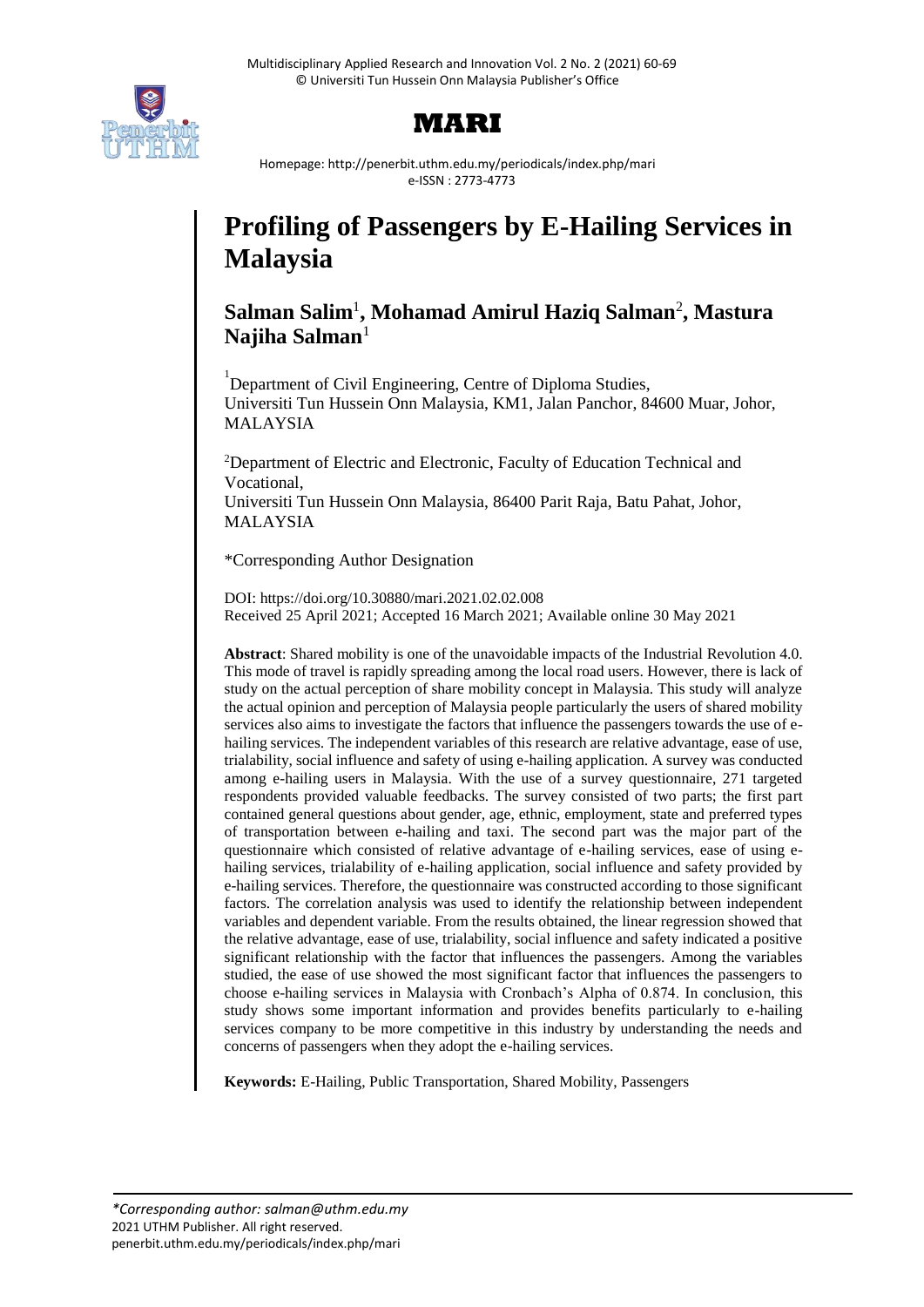#### **1.0 Introduction**

Shared mobility is defined as transportation services and resources that are shared among users. Shared mobility includes public transit, taxis, bike sharing, cars haring either round-trip, one-way or peer-to-peer, ridesharing, i.e. non-commercial services such as carpooling and vanpooling, ride sourcing or ride-hailing, ride-splitting, scooter sharing and etc. Shared mobility has grown tremendously in recent years due to the issues on taxi stops, duration for waiting the taxi, taximeter, attitude of the drivers, cleanliness and comfort, and availability of taxis [1]. However, there is a hyper competition when Grab existed because it is a cloud-based mobile app technology dependent.

The Grab service delivery works when the riders send a trip request to the nearest Grab driver and the application will track the available Grab car to pick a rider. Only the location will be shown to the driver. However, the e-hailing services have affected the traditional taxis as users clearly prefer ehailing more than the traditional taxi services with a major competitive challenge [2]. Despite the

Basically, e-hailing services provide these advantages to the users; 1) low price; 2) safe to travel; 3) costumer reviews; 4) comfortable and convenience and 5) easy to access. With the technological advancement and convenience of mobile apps, e-hailing services have been widely used [3].

Previously, individuals needed to hail taxis from the streets or book a taxi through phone call. Nowadays, they can book a ride using their mobile device as long as internet connection is available. It is crucial to assess the efficiency of e-hailing applications as they are still new to the market [4-5]. The efficiency of the system can be evaluated through user satisfaction as well as user perception. Thus, the objectives of this study are; 1) to investigate the type of transportation preferences among user in Malaysia; 2) to investigate the significant factors influencing user in adopting e-hailing services and 3) to assess the impact of shared mobility on the existing modes of mobility. The significant factors that influence user in adopting e-hailing services in their daily life were identified based on the independent variables namely price, safety, rating, comfort and convenience as well as accessibility [6].

#### **2.0 Literature Rewiew**

Shared mobility has become a significant element in cities of Malaysia. It is an unavoidable impact of Industrial Revolution 4.0. Shared mobility is the shared use of a motor vehicle, bicycle, or other lowspeed transportation mode that allows users to obtain the short-term access to transportation on as needed basis [7]. In Malaysia, shared mobility is including public transit, carpooling, van pooling, bike sharing, ride sharing, ride sourcing or e-hailing services such as Uber and Grab. Its recent growth has been attributed to advances in technology, economic changes, and evolving social perspectives toward car ownership and urban living.

But nowadays, people take the car ownership is a vital in life. In contraction, when there are too many cars on the road, it will cause traffic jams and people also will be faced the risk of a road accident. Other than that, some of the people are aware with this situation and decided to use bike to go to certain destination while the motorcyclist will be faced the high risk of fatal injuries than a car passenger. This scenario also has advantages and disadvantages. This study takes a particular focus on activities of shared mobility in certain cities in Malaysia to determine the travel behaviour of users. There is broad array of modes with different use cases, business models, and travel behaviour impacts.

#### **2.1 Public Transportation Service**

This service including the bus, train (e.g.,Kereta Api Tanah Melayu, monorail, and commuters). In Peninsular Malaysia, the stage bus annual ridership for 2014 stood at 68 million for areas other than Kuala Lumpur, and 155 million for Kuala Lumpur alone [8]. This represents about 70% of stage bus ridership in Malaysia. Rail or train services in Malaysia are including KTM commuters, LRT line, Monorail line, and Mass Rapid Transit Line (MRT). Rail usage is also the fastest growing among all modes of urban public transportation according to ridership data from rail operators. According Land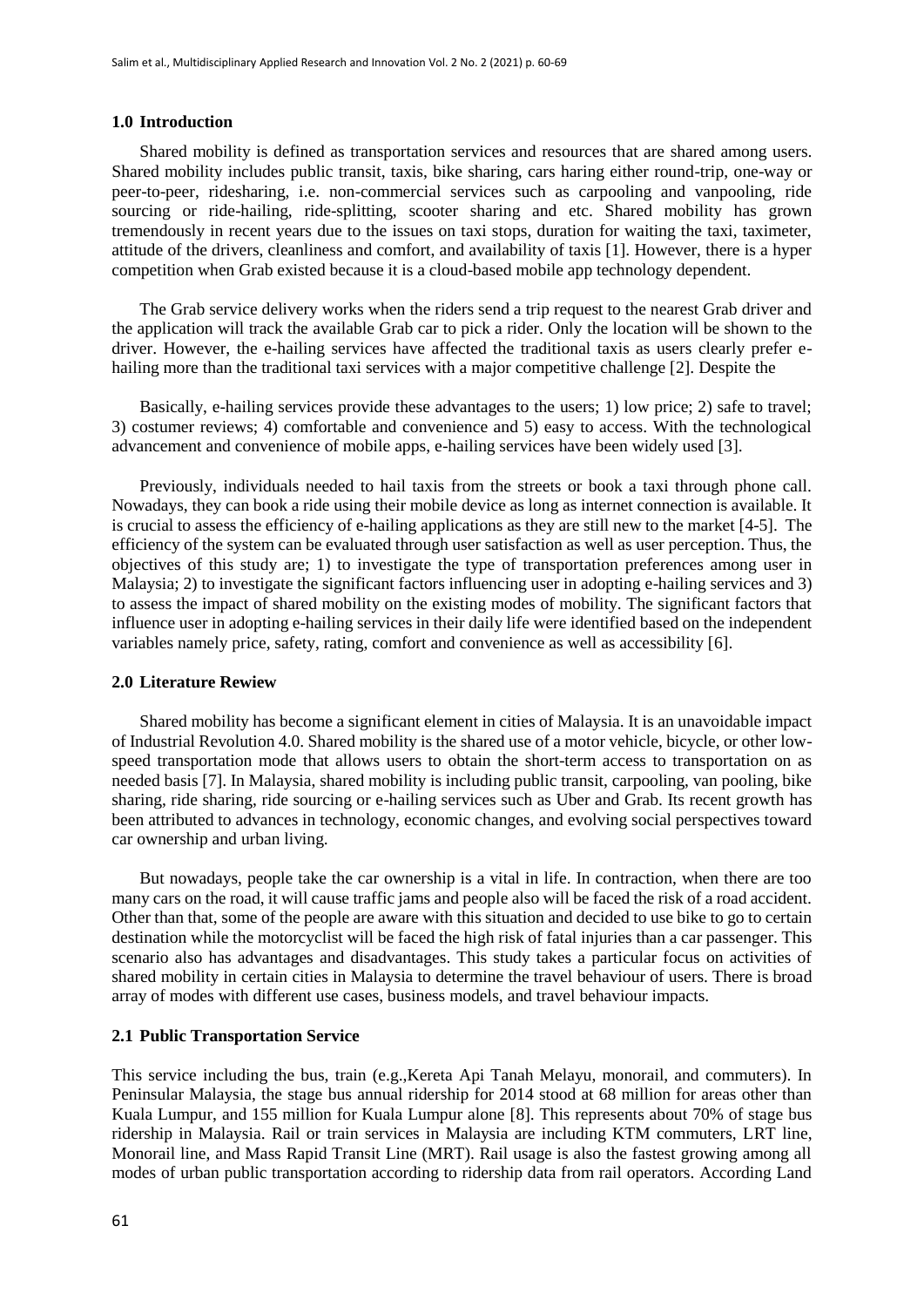Public Transport Commission daily ridership for urban rail services rose 8.5% to 631,988 commuters in 2015 from 557,921 in 2011 [8].

#### **2.2 Carpooling**

Carpooling or car sharing concept is including the taxis and e-hailing services (e.g., Grab and Uber). They are pooling based on the region of their destination. Taxis station commonly nearby to the bus station because the passengers will use the taxis to go to the specific area. The buses cannot reach the specific location as it used as long distance vehicle from a city to another city. E-hailing services can be reach through mobile devices [9]. Users will install an e-hailing application and use it when need. Since, their mobile phone was equipped with GPS, the driver will get close to the passenger easily and the passenger no need to go to a specific station to get the service (e.g., taxis station). E-hailing service are highly used by the young generation and not to the older people impacted to digital divide.

#### **2.3 Bike Sharing**

A bicycle-sharing system, public bicycle system or bike-share scheme is a service in which bicycles are made available for shared use to individuals on a short-term basis for a price of free [10]. Many bike share systems allow people to borrow a bike from a station and return it at another station belonging to the same system. The bikes equipped with special lock. Users will install a bike application on their mobile phone. To unlock the bike, a user needs to scan a code on the lock. The user returns the bike by placing it at the system station and scan the code again to lock the bike. This mode of shared mobility is new in Malaysia. It is commonly use in a wide area of a place (e.g., in a university campus or colleges and recreational park). For example, Melaka bike share in Melaka city.

#### **3.0 Methodology**

A survey was conducted among locals in Malaysia to investigate the factors influencing the use of e-hailing services. The survey was conducted through the questionnaire distributed among the targeted respondents through Google Form. The survey consisted of two parts; the first part contained general questions about gender, age, ethnic, occupation, state and transportation prefer to travel less than 50 km. The second part consisted several questions that required the respondents to rate. In previous literature, most studies show that the passengers' satisfaction is influenced by price, safety, rating, comfort and convenience as well as accessibility.

Each respondent was asked to rate each question in part 2 using a Likert Scale on five levels from 1 as "Strongly Disagree" to 5 for "Strongly Agree". Since it was impossible to conduct the surveys to all locals, sampling is necessary to obtain as a representative proportion of all passengers' [11].

The results obtained from Google form were edited for completeness and consistency. The questionnaire and the Google form results were coded for statistical analysis. Data were cleaned, coded and properly analyzed to obtain a reliable report [12]. The Statistical Package for Social Science (SPSS) was used to analyze and interpret the collected data accordingly.

Tables and charts were used to summarize the responses for further analysis and facilitate comparison. Analysis was done for the demographics, relative advantages, ease of use, trialability, social influence and safety information.

#### **4.0 Results & Discussion**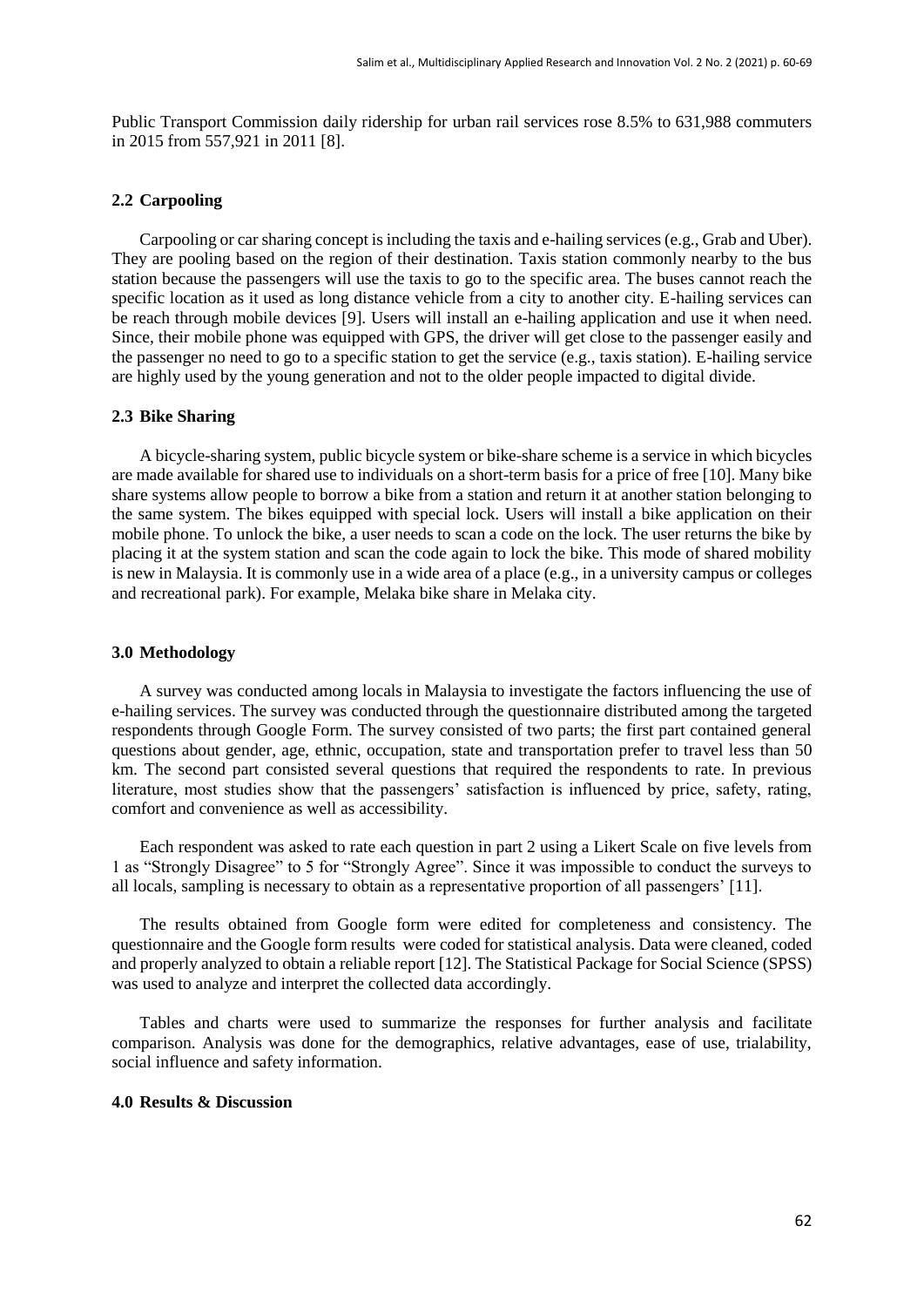The Statistical Package for Social Science (SPSS) was used in this study to analyze and interpret the collected data. A descriptive analysis was employed for respondent's profile, and the significance level on the relationship between independent and dependent variables was determined.

| <b>Variable</b>             | Frequency(n)   | Percentage (%) |
|-----------------------------|----------------|----------------|
| Gender                      |                |                |
| Male                        | 134            | 49.4           |
| Female                      | 137            | 50.6           |
| Age                         |                |                |
| 18-28                       | 219            | 43.4           |
| 29-39                       | 259            | 51.3           |
| $40 - 50$                   | 11             | 2.2            |
| Above 50                    | 16             | 3.2            |
| Ethnic                      |                |                |
| Malay                       | 252            | 93             |
| Chinese                     | 10             | 3.7            |
| Indian                      | $\overline{4}$ | 1.5            |
| Others                      | 5              | 1.8            |
| <b>State</b>                |                |                |
| Johor                       | 149            | 55             |
| Kedah                       | 11             | 4.1            |
| Kelantan                    | 6              | 2.2            |
| Kuala Lumpur                | $\overline{4}$ | 1.5            |
| Melaka                      | 5              | 1.8            |
| Negeri Sembilan             | 13             | 4.8            |
| Pahang                      | 6              | 2.2            |
| Penang                      | 24             | 8.9            |
| Perak                       | 11             | 4.1            |
| Perlis                      | $\overline{4}$ | 1.5            |
| Sabah                       | $\overline{2}$ | 1.5            |
| Sarawak                     | 21             | 0.7            |
| Selangor                    | 11             | 7.7            |
| Terengganu                  |                | 4.1            |
| Occupation                  |                |                |
| Employed                    | 109            | 40.2           |
| Student                     | 162            | 59.8           |
| Transportation preferred to |                |                |
| travel less than 50 km      |                |                |
| E-hailing (Grab Jom         | 264            | 97.4           |
| Rides, My Car, Riding Pink, |                |                |
| FRENZT and etc)             |                |                |
| Taxi                        | $\tau$         | 2.6            |

|  |  | <b>Table 1: Demographic Profile</b> |  |  |
|--|--|-------------------------------------|--|--|
|--|--|-------------------------------------|--|--|

Based on **Table 1**, the total respondents involved in this study were 271 and both genders participated in this survey where 134 were male respondents (49.4%) and 137 were female respondents (50.6%). These data indicated that the female frequency was slightly higher than male who liked to use the ridesharing services. Respondents were categorized into five age groups; the majority of respondents' ages were between 18 to 28 years old (80.8%), the second age group of respondents was 29 to 39 years old with 9.2%, the third age group of respondents was 40 to 50 years old  $(4.1\%)$  and the last age group of respondents was above 50 years old with 5.9%. The highest respondents that used the e-hailing services were from 18 to 28 years old while the lowest was between 40 to 50 years old. The results was conclude majority of using the e-hailling dominant on age 18 to 28 years.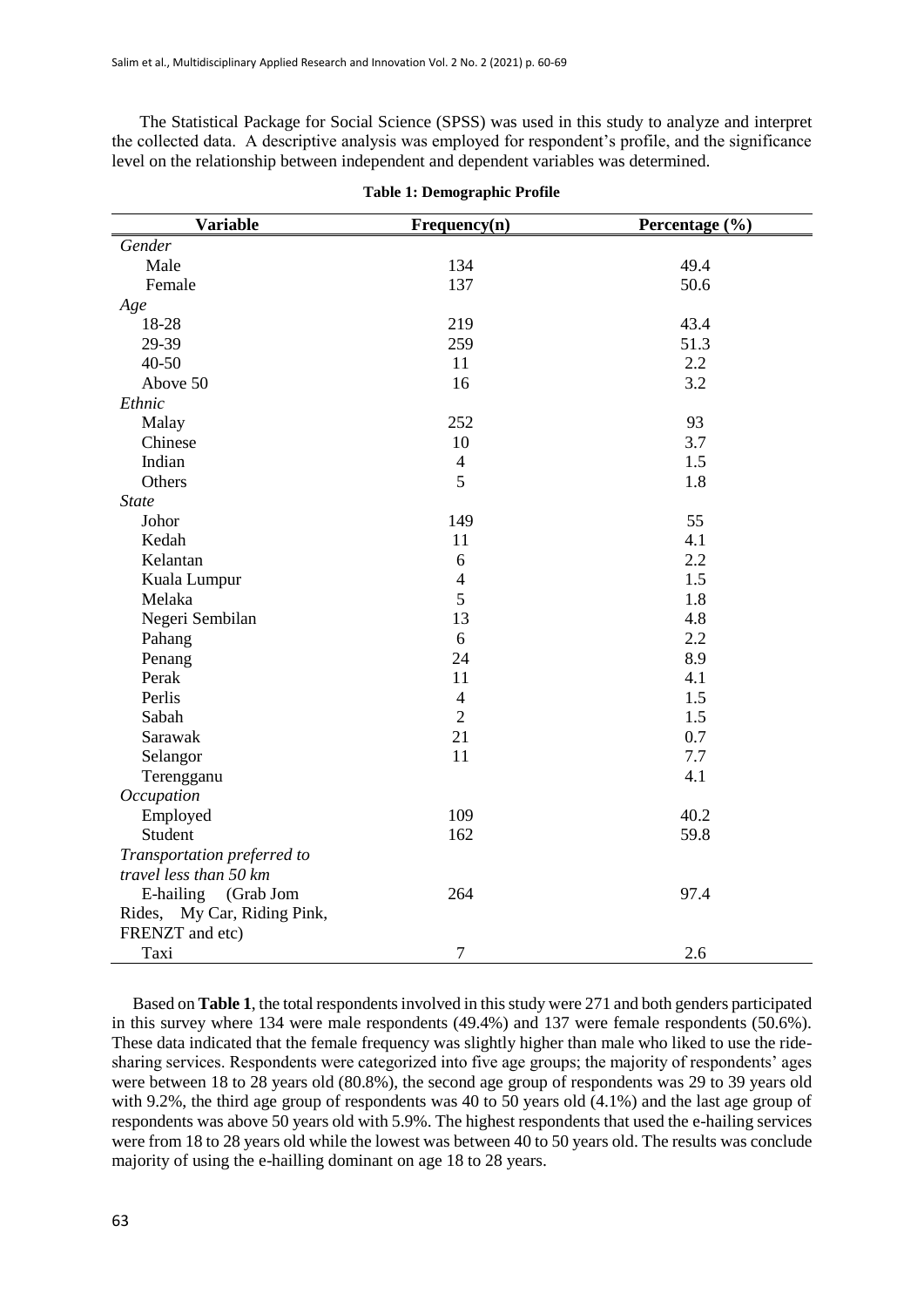For the ethnic component, the majority of respondents were Malay with 252 respondents (93%); the second group was Chinese with 10 respondents (3.7%), and followed by others excluding Malay, Chinese and Indian with 5 respondents (1.8%) and respondents from Indian ethnic was the lowest at only 4 people or 1.5%. This indicated that most of the respondents that used the e-hailing services were Malay.

While for the states, the majority of the Malaysian respondents were from Johor represented by 149 people or 55.0% from the respondents. Penang was the second place with 24 people (8.9%) and Selangor was the third state with 21 people or 7.7%. It was then followed by Negeri Sembilan (13 people or 4.8%) and there were 3 states that shared the same frequency as well as percentage namely Kedah, Perak and Terengganu. Those states have 11 respondents or 4.1%. Kelantan and Pahang also showed the same number of frequency and percentage (6 respondents or 2.2%). Besides Johor, Penang and Selangor, Melaka was the only state where the data were not the same as other states which was accounted for 5 respondents or 1.8%. Similarly, Kuala Lumpur, Perlis and Sabah also shared the same result where the number of respondents was 4 or 1.5%, while the least state that used e-hailing services was Sarawak where the frequency was only 2 people or 0.7%. It was the total of respondens from Sarawak was the lowest among the other states.

As can be seen in the table, occupation has been divided into 2 categories; student and employed. The data showed that most of the respondents were students with 162 respondents or 59.8% and followed by employed locals with 109 respondents (40.2%). The results significantly indicated that the e-hailing services became a favourite transportation channel among students where are the hiegst respondents category.

According to Table 1, the majority of the respondents preferred e-hailing to travel less than 50 km with 264 respondents or 97.4%, the respondents who preferred taxi to travel less than 50 km was only 7 respondent people or 2.6%. It is showed the majority of e-hailling passenger preffer to short treveller.

#### **3.1 Relative Advantage**

**Table 2** shows data related to relative advantage in using the e-hailing services. Majority of respondents agreed with the advantages provided by the services.

|                             | Frequency (n) | Percent $(\% )$ | <b>Ranking</b> |
|-----------------------------|---------------|-----------------|----------------|
| Convenient                  | 146           | 53.8            |                |
| Fits with needs             | 144           | 53.1            |                |
| Reach destination<br>faster | 139           | 51.3            | 3              |
| Find grab quickly           | 137           | 50.1            | 4              |
| Useful                      | 134           | 49.4            |                |
| Complement to<br>lifestyle  | 134           | 49.4            |                |

**Table 2: Relative advantage in using e-hailing services**

Based on **Table 2**, convenient was ranked as first because most of the respondents agreed that it enables them to quickly find an available grab nearby and reach their destination faster than other transport services. They also agreed that the e-hailing application is useful to them, fits well with their needs and complementary service to their lifestyle without having problem adjusting to the use of such services.

# **3.2 Ease of use**

**Table 3** and **Figure 1** shows data obtained for ease of use from respondents. Most of them agreed with the items under ease of use category.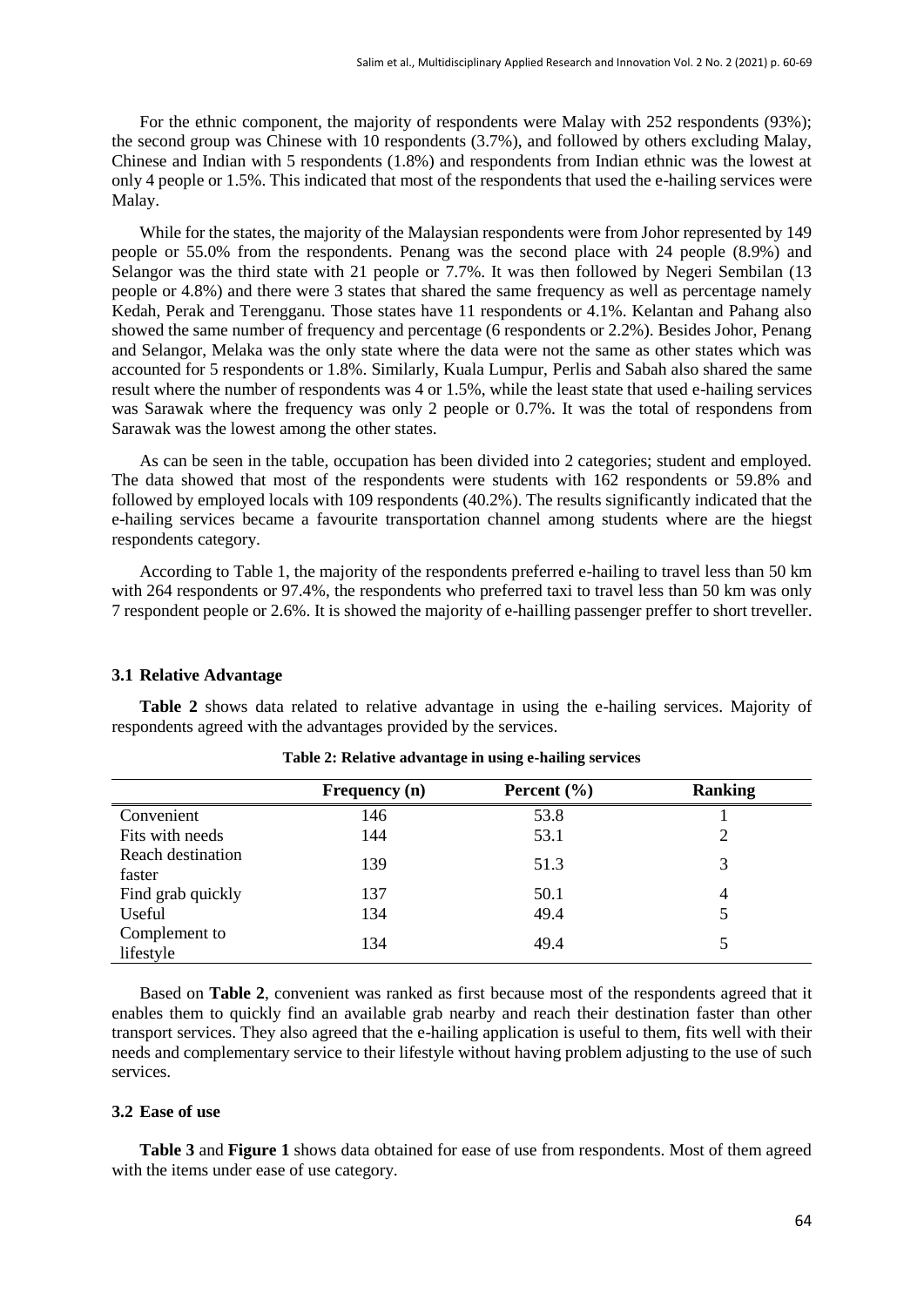|                                  | <b>Frequency</b> (n) | Percent $(\% )$ | <b>Ranking</b> |
|----------------------------------|----------------------|-----------------|----------------|
| User-friendly                    | 157                  | 57.9            |                |
| Requires little steps            | 154                  | 56.8            |                |
| Menu is very easy to<br>navigate | 144                  | 53.1            |                |
| No need to learn a               | 140                  | 51.7            |                |
| lot of things                    | 37                   | 50.6            |                |

#### **Table 3: Ease of use of e-hailing services**



**Figure 1: Ease of use of e-hailing service**

From the results, ranking number 1 was achieved by user-friendly. Since it is a user-friendly app, the respondents do not need to learn a lot of things before they could use the e-hailing application as it requires only little steps. The e-hailing application menu is also very easy to navigate facilitating the users to use it without manual or explanation from the service provider.

# **3.3 Trialability**

Results for trialability based on respondents' feedbacks are summarized in **Table 4**. All items under trialability were agreed by the respondents.

|                     | Frequency (n) | Percent $(\% )$ | <b>Ranking</b> |
|---------------------|---------------|-----------------|----------------|
| Try out the service | .42           | 52.4            |                |
| Serves needs        | 41            |                 |                |
| Free access         | 39            | 512             |                |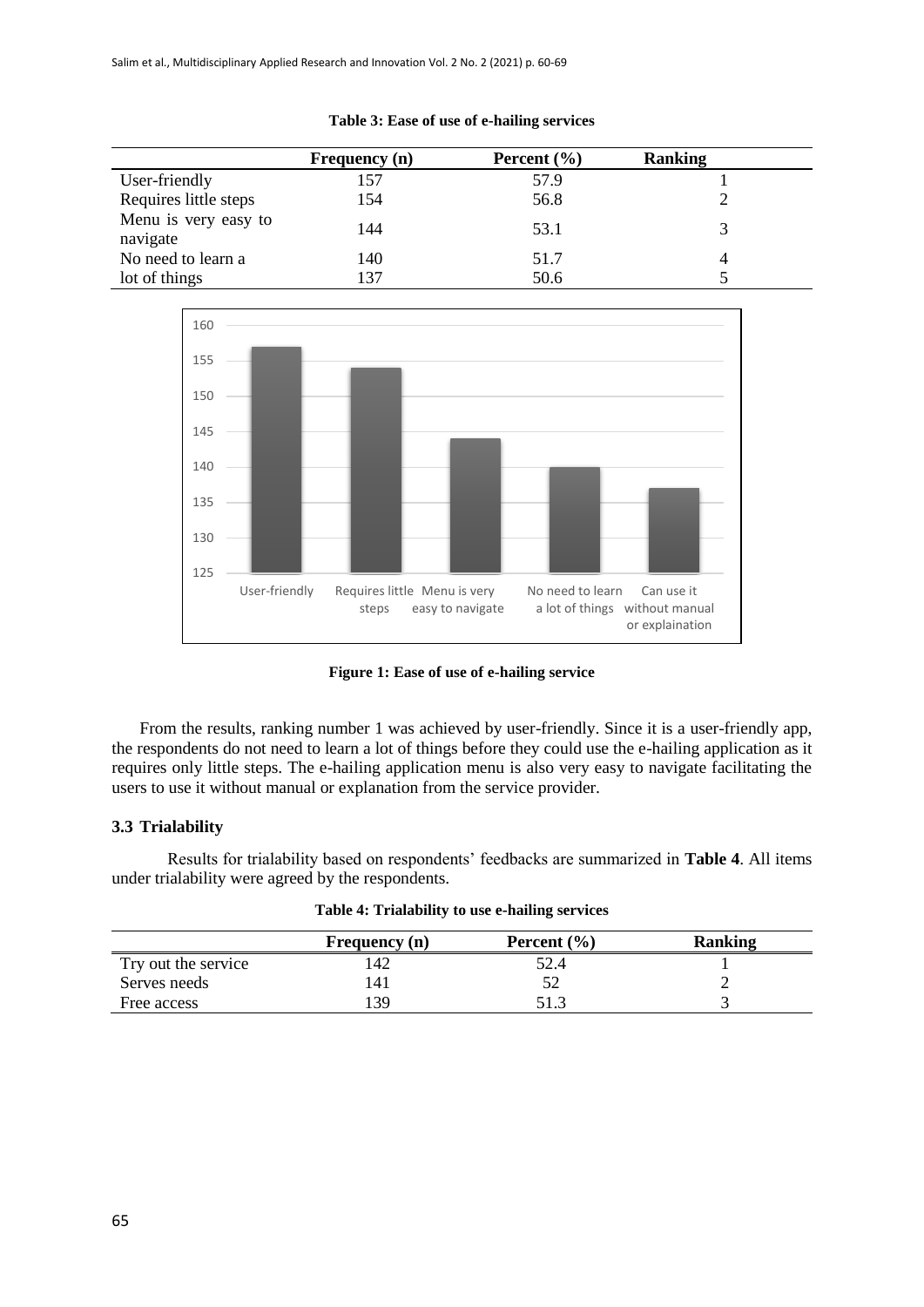

**Figure 2: Trialability to use e-hailing services**

Results from **Table 4** and **Figure 2** indicated that the item of try out the service has the highest frequency since most of the respondents agreed with this type of trialability to use e-hailing app. When there is a trialability with free access, the users could make decision and convince that e-hailing really serves their needs.

# **3.4 Social Influence**

Items of social influence are summarized in **Table 5** and **Figure 3**. From the respondents' feedbacks, majority of them agreed with the items under social influence to use e-hailing services.

|                                          | <b>Frequency</b> (n) | Percent $(\% )$ | <b>Ranking</b> |
|------------------------------------------|----------------------|-----------------|----------------|
| Advertisement or news<br>from mass media | 133                  | 49.1            |                |
| Friend and family                        | 125                  | 46.1            |                |
| Current trend                            | 114                  | 42.             |                |



**Figure 3: Social influence to use e-hailing services**

Results showed that the social influence to use e-hailing services among users with high frequency was the advertisement or news from mass, followed by current trend and friend and family.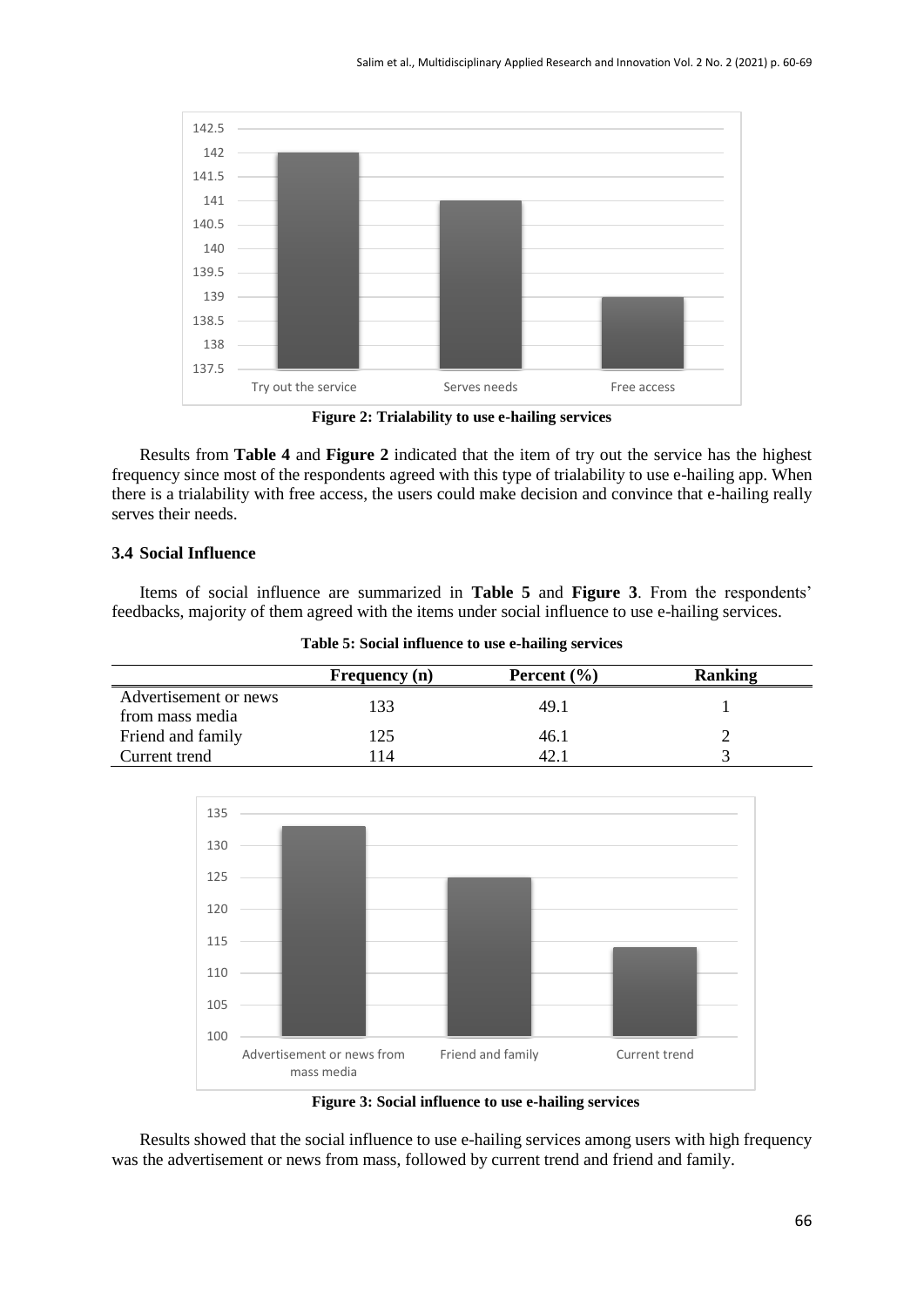# **3.5 Safety**

**Table 6** shows the data obtained for safety provided by e-hailing services. Majority of respondents agreed with the items under this category.

|                                 | $\frac{1}{2}$ and $\frac{1}{2}$ between $\frac{1}{2}$ between $\frac{1}{2}$ between $\frac{1}{2}$ |                 |                |  |
|---------------------------------|---------------------------------------------------------------------------------------------------|-----------------|----------------|--|
|                                 | <b>Frequency</b> (n)                                                                              | Percent $(\% )$ | <b>Ranking</b> |  |
| Declare location via            |                                                                                                   |                 |                |  |
| message, email<br><sub>or</sub> | 127                                                                                               | 46.9            |                |  |
| social network                  |                                                                                                   |                 |                |  |
| Booking transparency            | 126                                                                                               | 46.5            |                |  |
| information                     |                                                                                                   |                 |                |  |
| Historic journeys               | 119                                                                                               | 43.9            |                |  |

**Table 6: Safety provided by e-hailing**

Based on Table 6, most of the respondents agreed with the safety provided by e-hailing. The safety of users can be ensured as the services have booking transparency information and historic journey. Besides, users also can declare their location via message, e-mail or social network.

### **3.6 Reliability Test**

Reliability analysis was carried out in this study as shown in **Table 7** for a total number of 271 respondents.

**Table 7: Reliability analysis between dependent and independent variables**

| <b>Variable</b>         | <b>Cronbach's Alpha</b> |
|-------------------------|-------------------------|
| Relative advantage (RA) | 0.855                   |
| Ease of use (EU)        | 0.874                   |
| rialability $(T)$       | 0.851                   |
| Social influence (SI)   | 0.824                   |
| Safety $(S)$            | 0.845                   |

The Cronbach's alpha values for all the variables ranged from 0.824 to 0.874, indicating a good internal consistency and reliability of overall items in the questionnaire. In addition, the results obtained were found to be at acceptable level where all the values were more than 0.7 [13].

**Table 8** shows the level of agreement between independent variable and dependent variables. The mean for relative advantage was 3.960 with standard deviation of 0.754. Besides that, the mean for the ease of use variable was 3.863 with standard deviation of 0.712. The mean for trialability was 3.807 with standard deviation of 0.716. For social influence, the mean obtained was 3.602 with 0.790 of standard deviation. Lastly, the mean for safety was 3.892 and its standard deviation was 0.843. The result indicated that the level of agreement for all variables was agreed.

**Table 8: The level of agreement between independent variable and dependent variables**

| Variable (average)         | <b>Mean</b> | <b>Standard Deviation</b> | <b>Level of Agreement</b> |
|----------------------------|-------------|---------------------------|---------------------------|
| Relative advantage<br>(RA) | 3.863       | 0.712                     | Agree                     |
| Ease of use (EU)           | 3.96        | 0.754                     | Agree                     |
| Trialability (T)           | 3.807       | 0.716                     | Agree                     |
| Social influence (SI)      | 3.602       | 0.79                      | Agree                     |
| Safety $(S)$               | 3.892       | 0.843                     | Agree                     |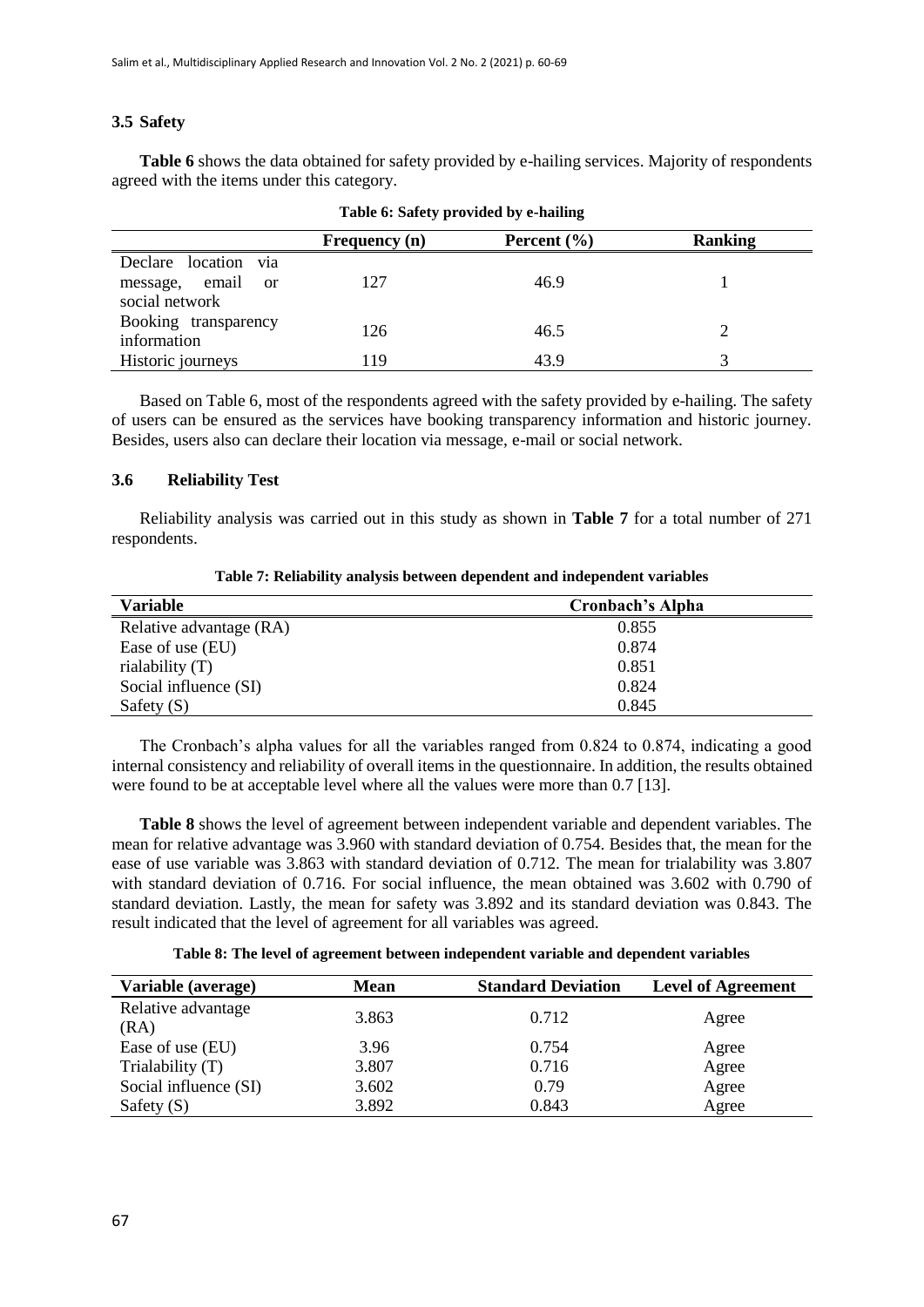# **3.7 Correlation Analysis**

The correlation analysis in **Table 9** showed that relative advantage (RA) and ease of use (EU) have a strong relationship with the degree of determination of 0.762. This result clearly showed that factor related to the ease of use produced significantly high degree of determination. The relationship between the ease of use (EU) and trialability (T) exhibited the degree of determination of 0.711. However, the relationship between trialability (T) and social influence (SI) with fare was marginally low at 0.528. This variables from the correlation analysis was significant and achieved the degree of determination analysis where the both variables influenced of the overall performance of this study.

| <b>Variable</b>            | RA | EU    | Т     | SI    | S     |
|----------------------------|----|-------|-------|-------|-------|
| Relative advantage<br>(RA) |    | 0.762 | 0.692 | 0.54  | 0.652 |
| Ease of use (EU)           |    |       | 0.711 | 0.542 | 0.69  |
| Trialability (T)           |    |       |       | 0.528 | 0.697 |
| Social influence (SI)      |    |       |       |       | 0.579 |
| Safety $(S)$               |    |       |       |       |       |

**Table 9: Correlation among variables**

## **4.0 Conclusion**

Based on the results of this study, it can be concluded that the transportation preference among users in Malaysia is the e-hailing services such as Grab and Uber. Through likert scale analysis on the factors influencing the users in adopting e-hailing services, all variables showed satisfactory results. Apparently, all the variables have influenced the selection to use e-hailing services with the highest results recorded by comfort level. Hence, this study proves that the e-hailing services are more technological advanced than the taxi services. If the taxi services do not overcome this matter, the service will be no longer exist.

# **Acknowledgment**

The authors would like to thanks Research Management Centre (RMC), Universiti Tun Hussein Onn Malaysia, and also the Ministry of Higher Education Malaysia, for providing the grant to conduct this research through TIER 1 Grant (Vot. H152).

# **References**

- [1] Coconuts KL. (2015). Most Malaysian Would Rather Use Uber and GrabCar Than Haila Taxi. Retrieved from [https://coconuts.co/kl/news/most-malaysians-would-rather-use-uber-and](https://coconuts.co/kl/news/most-malaysians-would-rather-use-uber-and-grabcar-hail-taxi/)[grabcar-hail-taxi/](https://coconuts.co/kl/news/most-malaysians-would-rather-use-uber-and-grabcar-hail-taxi/)
- [2] Anggi Gumilar Dionisius W D Ivan Oliver Jeanifer Gunawan Sfenrianto Sfenrianto. Factors Affecting The Actual Use Of Ride-Hailing Services (Gojek/Grab) In Indonesia (Jabodetabek-Region), Journal: Proceedings on Engineering Sciences, Vol.1, No. 2, pp.335-348, 2019.
- [3] Wan Nor Ainun Al Baiyah Wan Mohamad, Anis Fatihah Mahamad Fuad, Nor Syafiqah Shahib, Azila Azmi, Saiful Bahari Mohd Kamal, & Dahlan Abdullah. (2016). A Framework of Customer's Intention to use Uber Service in Tourism Destination. International Academic Research Journal of Business and Technology 2(2) 2016 Page 102-106
- [4] Khuong M. N., & Dai N. Q. (2016). The Factors Affecting Customer Satisfaction and Customer Loyalty — A Study of Local Taxi Companies in Ho Chi Minh City, Vietnam. International Journal of Innovation, Management and Technology, Vol. 7, No. 5.